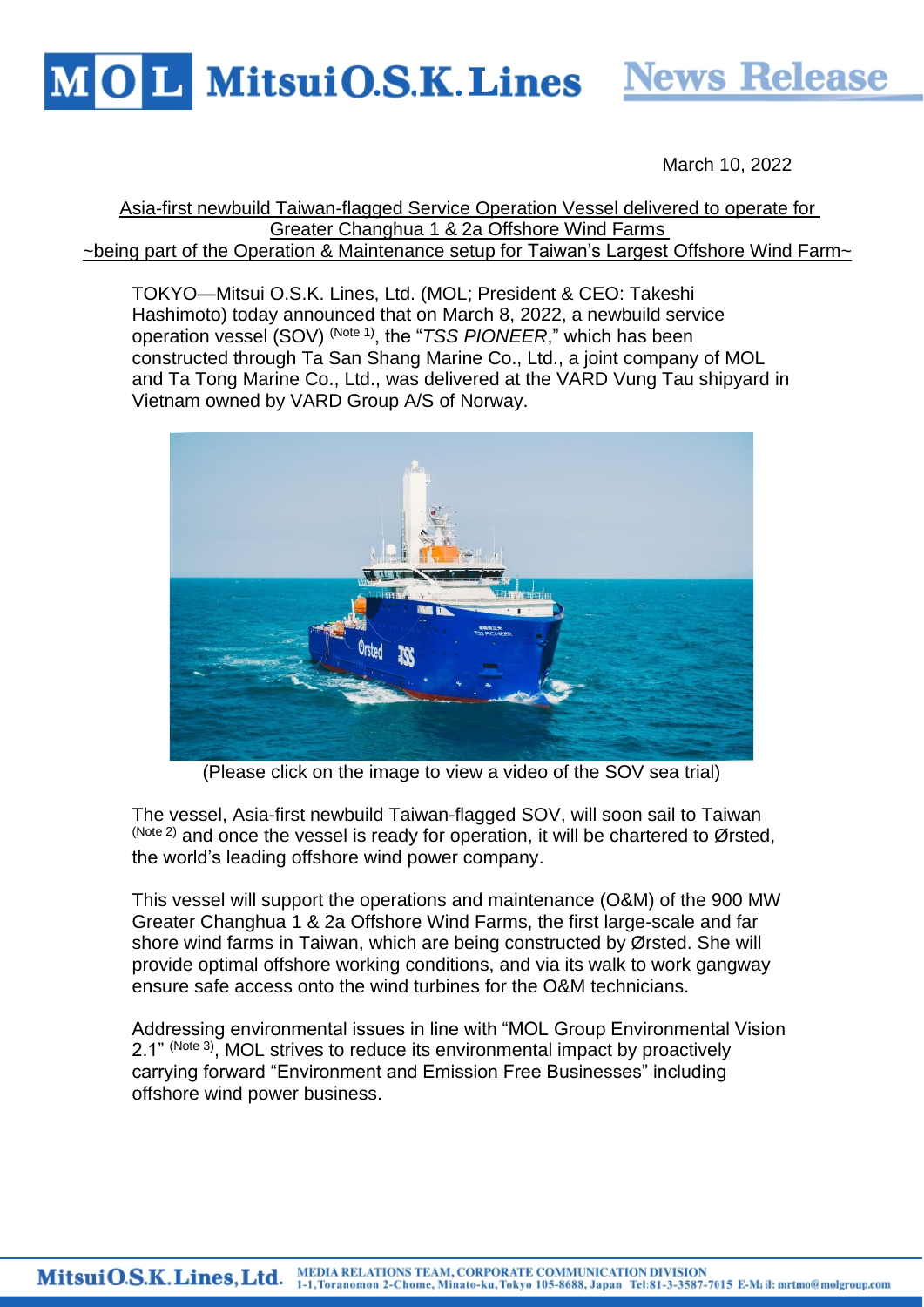

## [MOL Group Wind Power Business Domain]

| [Vessel Basic Specifications] |
|-------------------------------|
| T-1                           |

| <b>Flag</b>          | Taiwan                              |
|----------------------|-------------------------------------|
| Length               | 85.4m                               |
| <b>Breadth</b>       | 19.5m                               |
| <b>Planned draft</b> | 5.6 <sub>m</sub>                    |
| Max. capacity        | About 90 crewmembers and passengers |
| <b>Main features</b> | Dynamic Positioning System (DPS),   |
|                      | Motion Compensated Gangway (Note 1) |

(Note 1): [What is a service operation vessel (SOV)?]

An SOV has accommodations for O&M technicians allowing them to stay offshore for extended periods. The SOV is equipped with a dynamic positioning system (DPS) to continuously ensure safe distance between the vessel and the offshore wind turbine platforms, and via its Walk to Work gangway with a motion compensation function (absorbing hull movement due to wind and wave action, and so on), the SOV allows the technicians to walk safely between the vessel and the wind turbines.